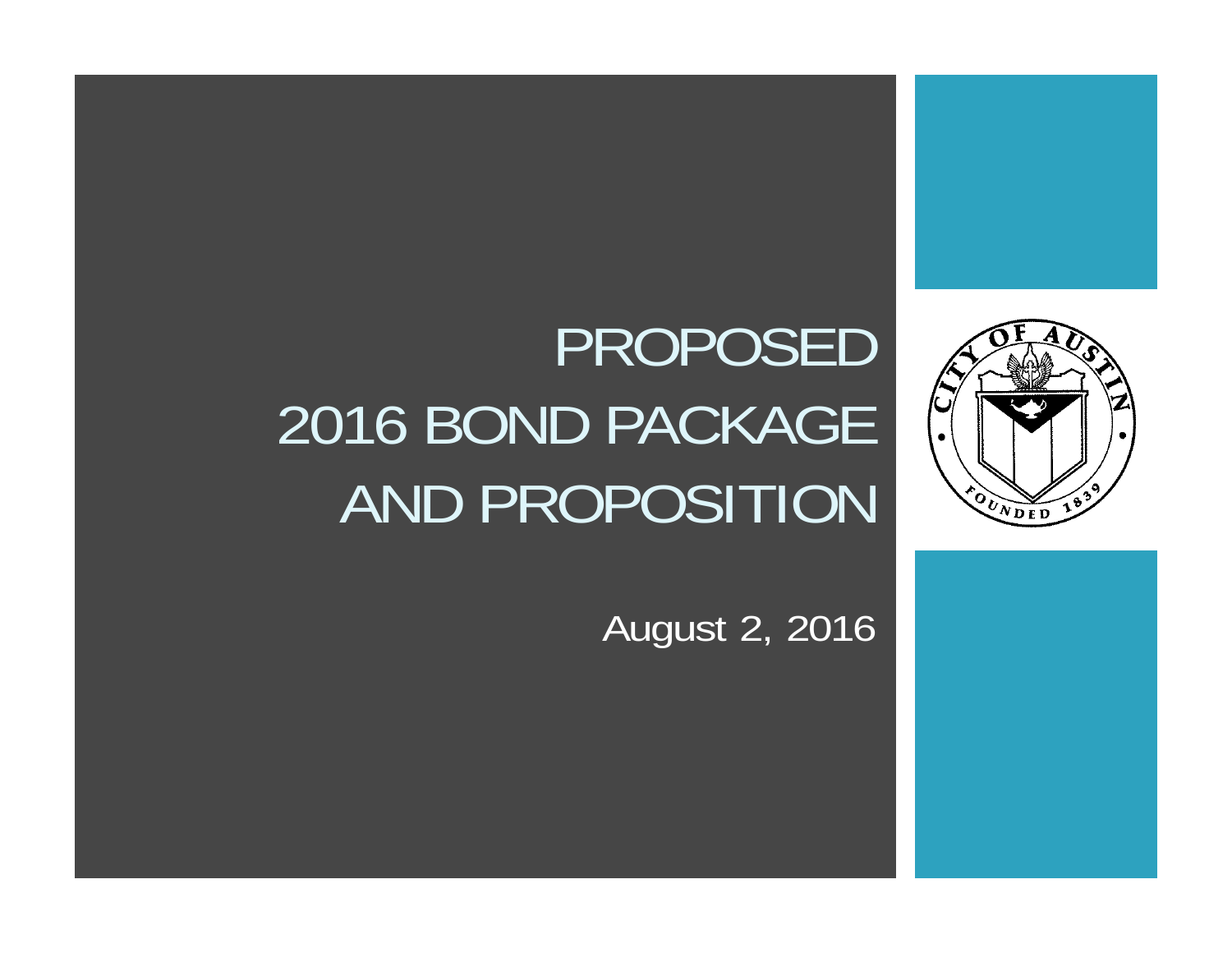#### COUNCIL DIRECTION

#### **Resolution 20160623-083**

 "Develop recommended proposition language for council consideration by August 11, 2016 for placement on the November 2016 ballot…"

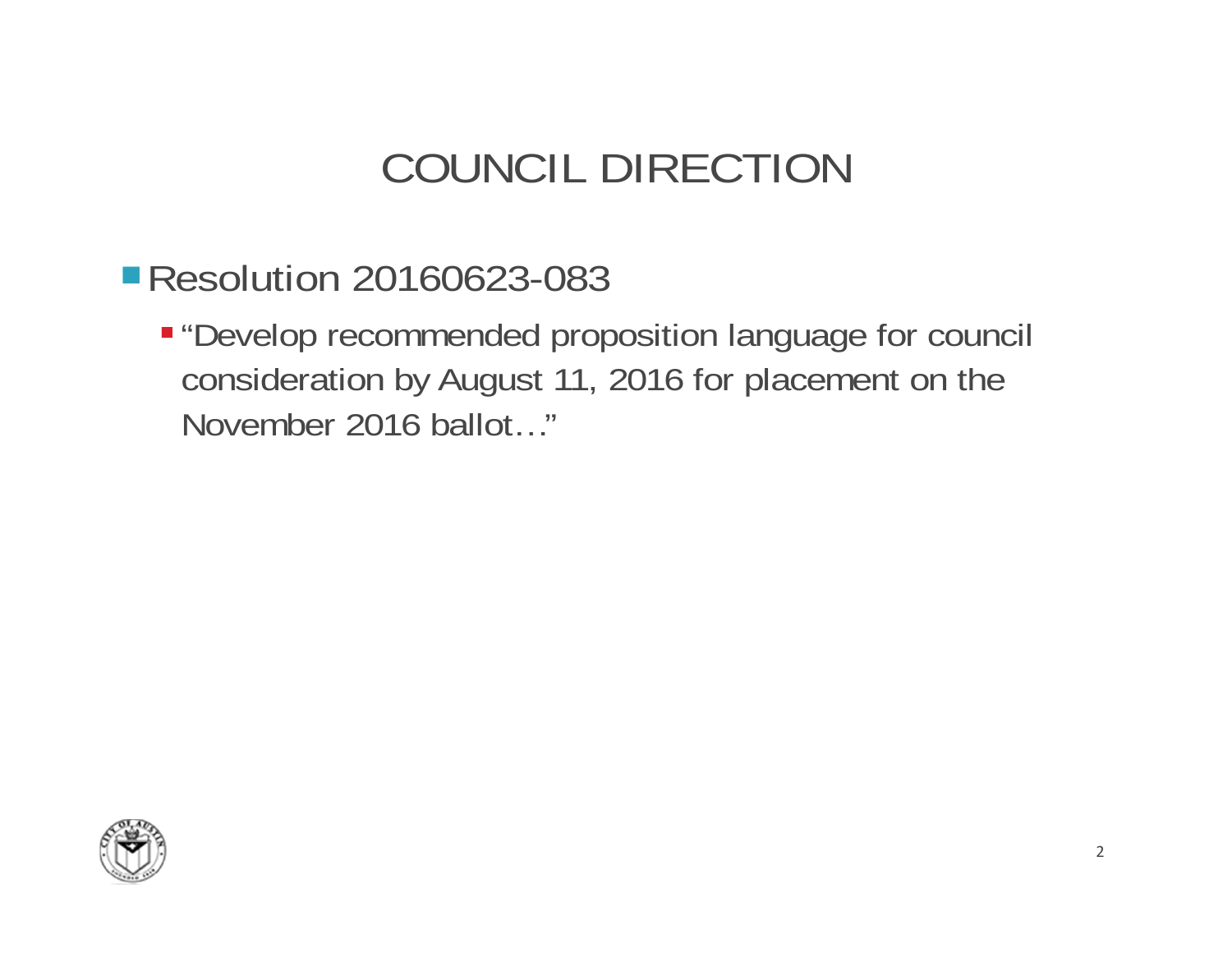#### TODAY'S PRESENTATION

- **Recap of process to date**
- **Draft Proposition and Ballot Language**
- Next Steps in Bond Process

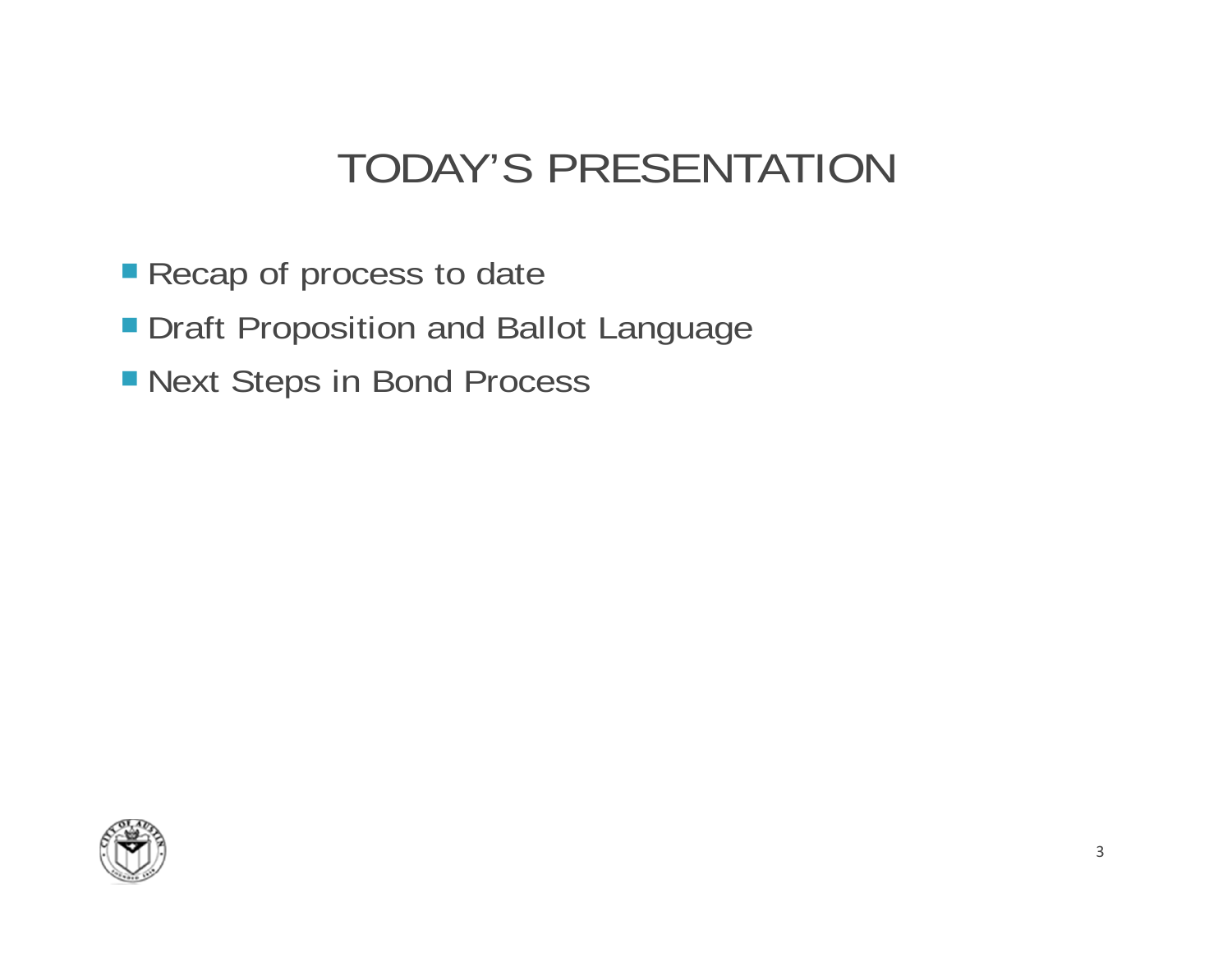#### PROCESS RECAP

|                         | Briefings on Developing and Funding Transportation Projects, |
|-------------------------|--------------------------------------------------------------|
|                         | <b>Mobility Needs</b>                                        |
| February-<br>March 2016 | Resolution No. 20160211-017                                  |
|                         |                                                              |
|                         | <b>Mobility Talks</b>                                        |
|                         | • Public Input online and in-person                          |
| April – May             | • Council Town Hall meetings                                 |
| 2016                    |                                                              |
|                         |                                                              |
|                         | • Funding Scenarios, Debt Capacity Update                    |
|                         | • Public Hearing                                             |
|                         | <b>Council Bond Development</b>                              |
| <b>June 2016</b>        | Resolution No. 20160623-083                                  |
|                         |                                                              |
|                         |                                                              |
|                         | <b>Consider Bond Proposition Language</b>                    |
|                         | • Set Ballot                                                 |
| <b>August 2016</b>      | • Call Election (Aug. 10-22)                                 |
|                         |                                                              |

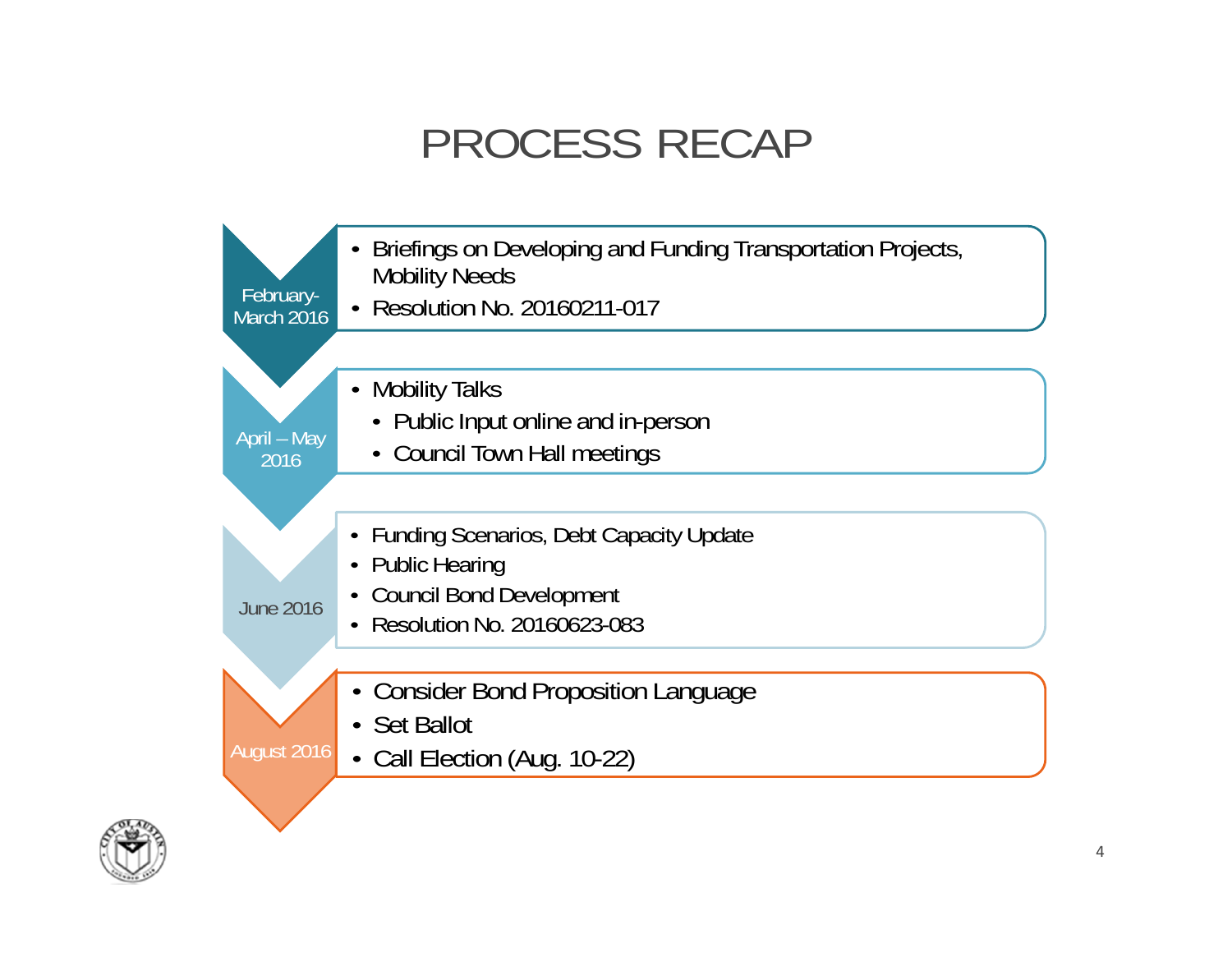# COMPONENTS OF BOND MEASURE

**Election Ordinance -** contains the required components of the proposed Bond Measure

- o Calls the Election – *"A special election shall be held in the City of Austin on November 8, 2016 to consider the issuance of general obligation bonds for transportation and mobility."*
- oAct of Council stating terms and conditions for election (including proposition and ballot language)

#### **Proposition**

 $\Box$ Comprehensive statement of the proposal submitted to voters

#### **Ballot**

- $\Box$ Short form voters see in the booth
- $\Box$ Instrument used to register vote on proposal

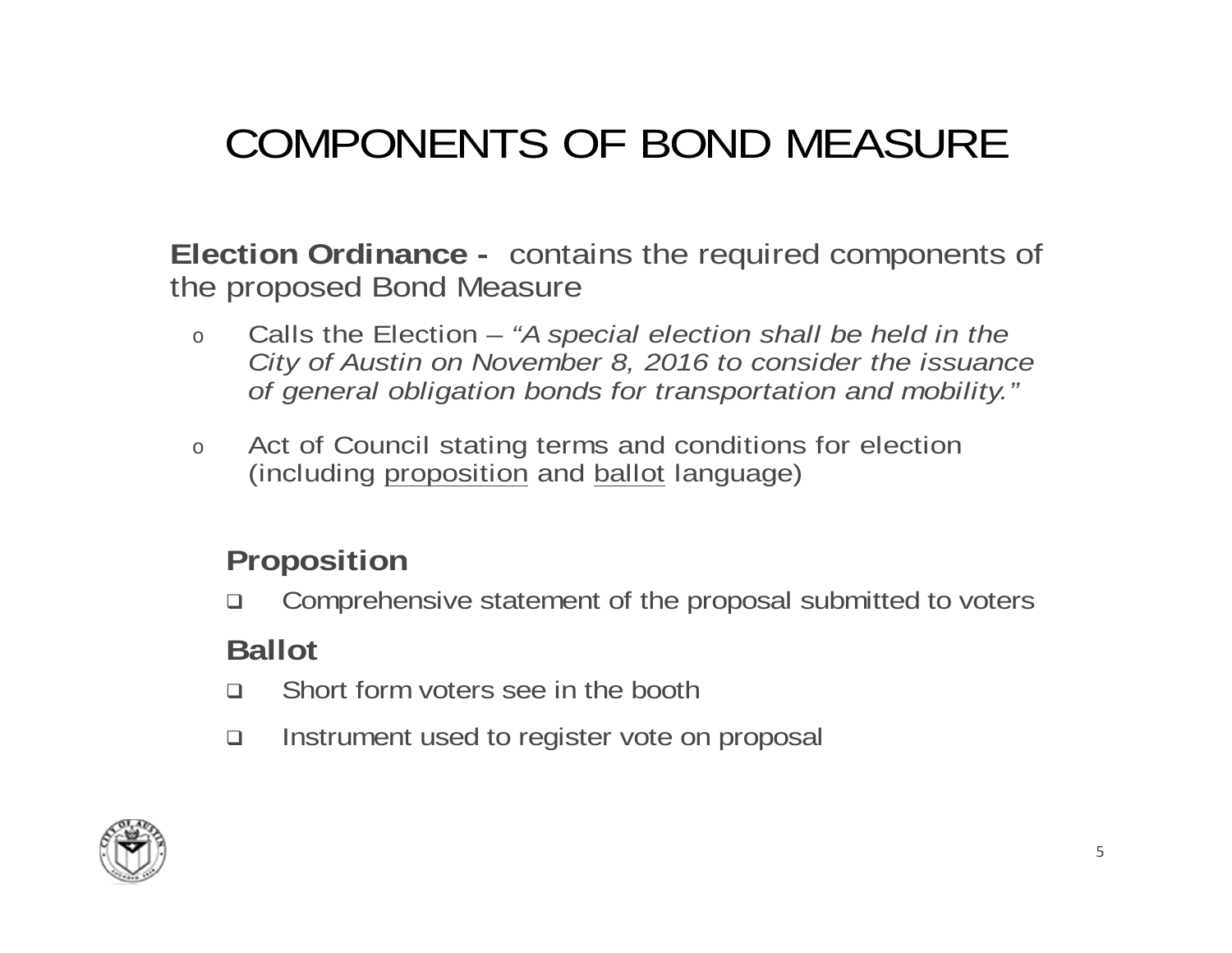### **PROPOSITION**

 Calls the question – *"Shall the City Council be authorized to issue general obligation bonds and notes for the City for transportation and mobility purposes…"*

- Includes the uses for the bonds *"…planning, designing, engineering, constructing, reconstructing, renovating, and improving roads, streets, sidewalks, bridges, bikeways, and other bicycle and pedestrian mobility infrastructure…"*
- Can include more detailed descriptions of the funding categories *"\$101,000,000 for Regional Mobility Projects to address congestion and enhance safety, including improvements to Loop 360 corridor, Spicewood Springs Road,…"*

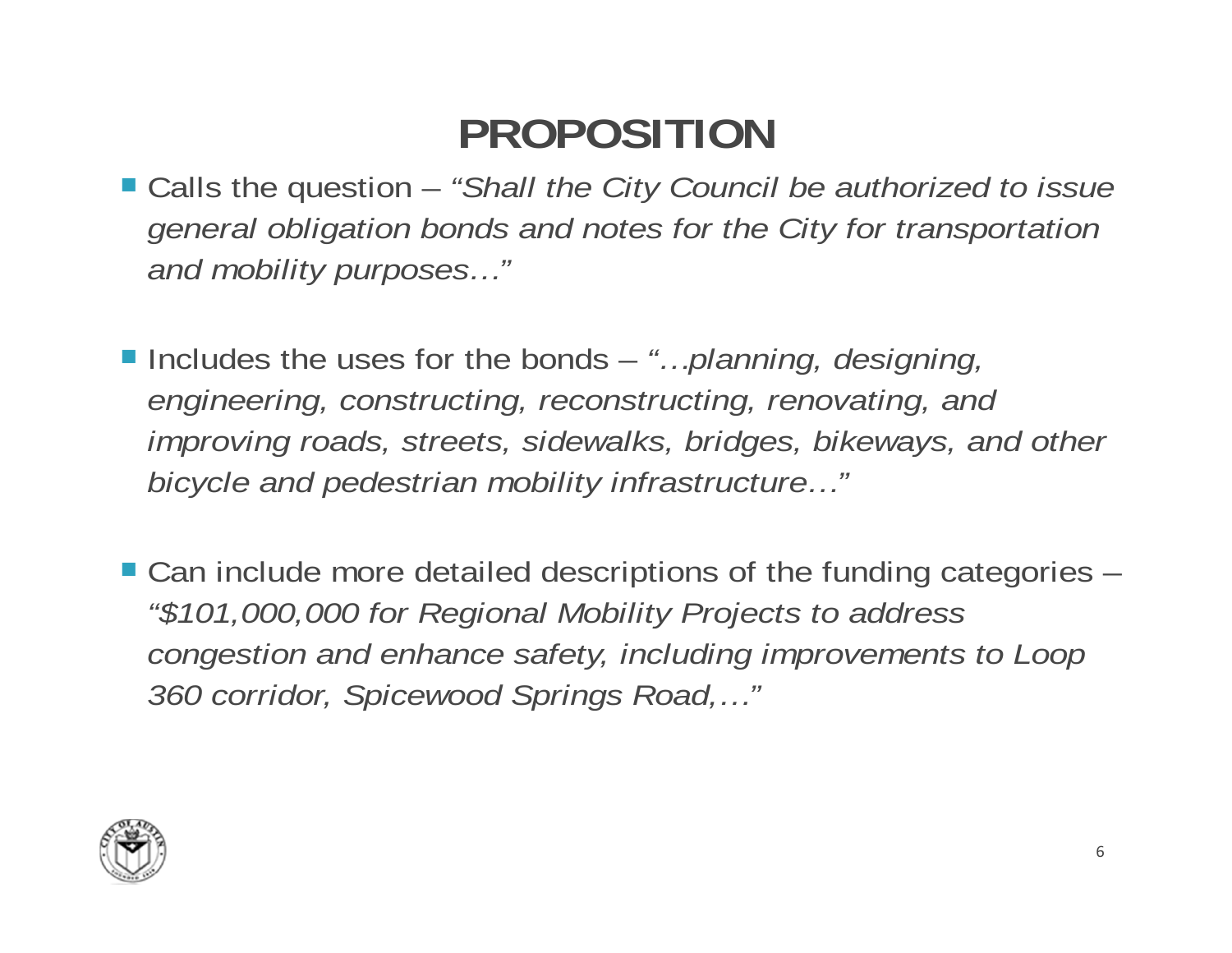# **PROPOSITION** LANGUAGE GUIDELINES

- $\triangleright$  Proposition must specify the purpose and must be worded clearly to be definite and not mislead the voter.
- Character, features and purposes of the election must be set out in sufficient detail so voters will be familiar with themeasure when they cast their ballot.

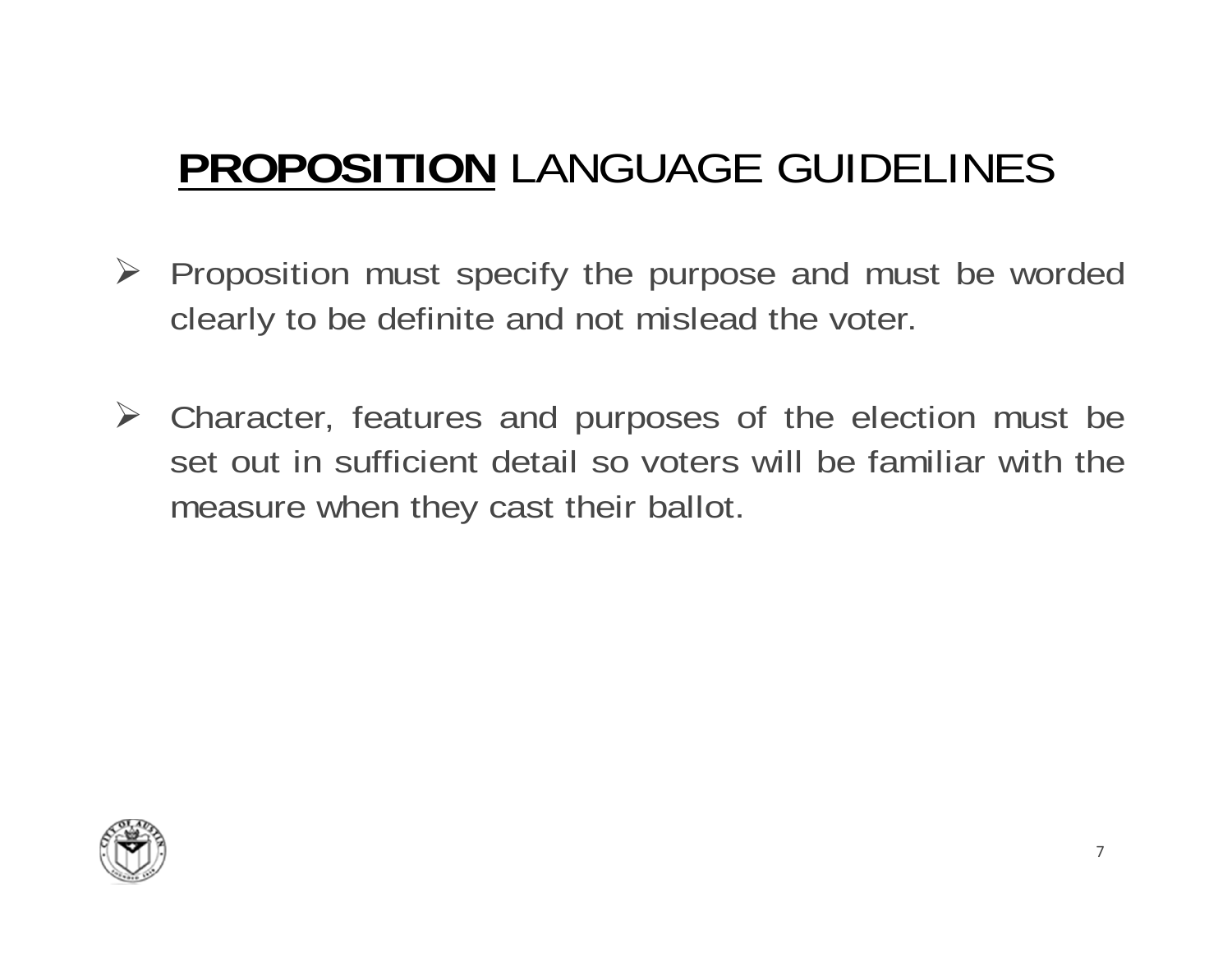# **BALLOT**

Short form voters see in the booth

Instrument used to register vote

The issuance of \$720,000,000 transportation and mobility improvement bonds and the levy of a tax sufficient to pay for the bonds and notes.

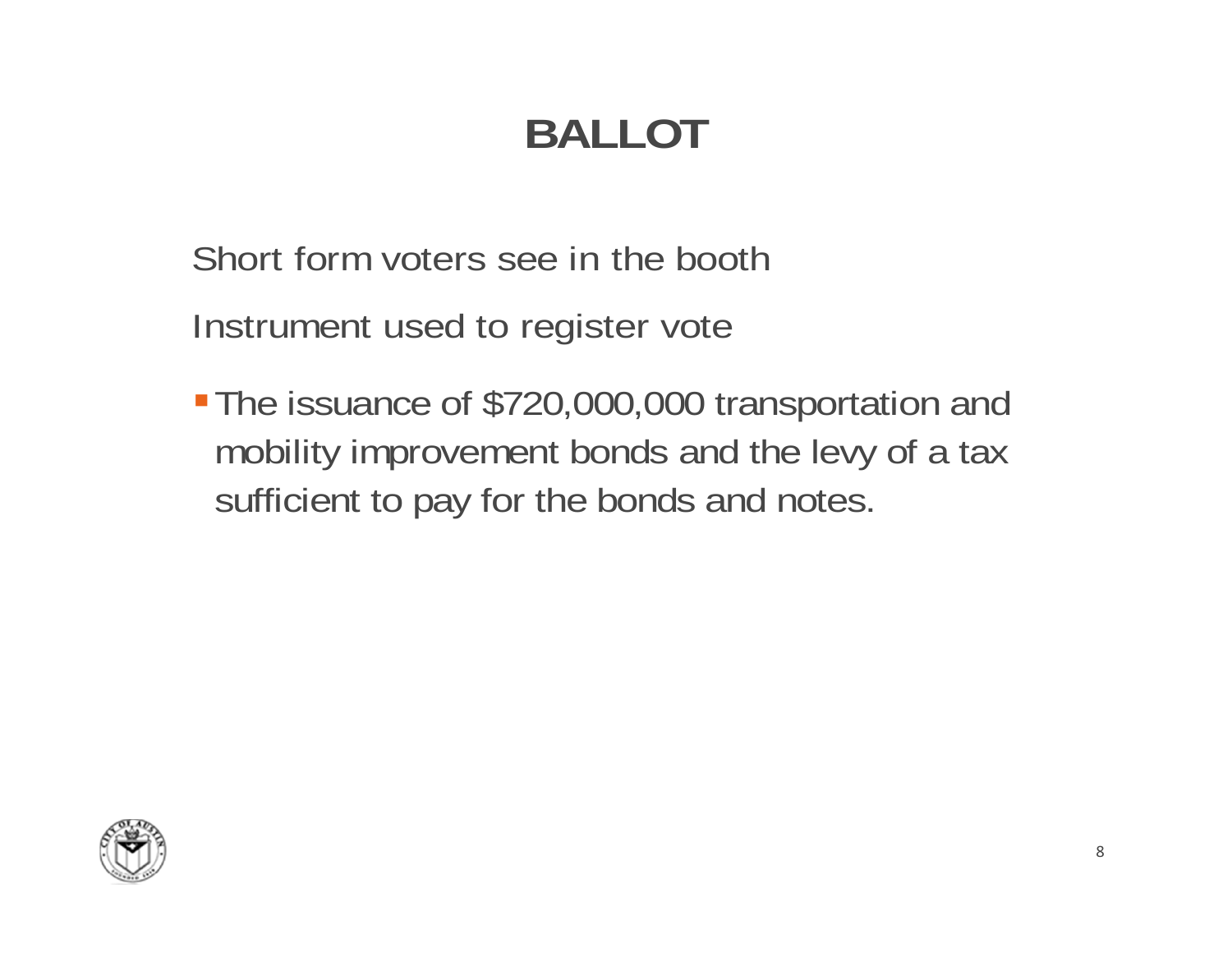### **BALLOT** LANGUAGE GUIDELINES

 The ballot should contain descriptive language to fairly portray the main features of the proposition in plain words so that it can be understood by voters.

 $\triangleright$  The ballot need not include the full text of the proposition.

 $\triangleright$  The ballot is sufficient if it identifies the matter and shows the character and purpose of the proposition.

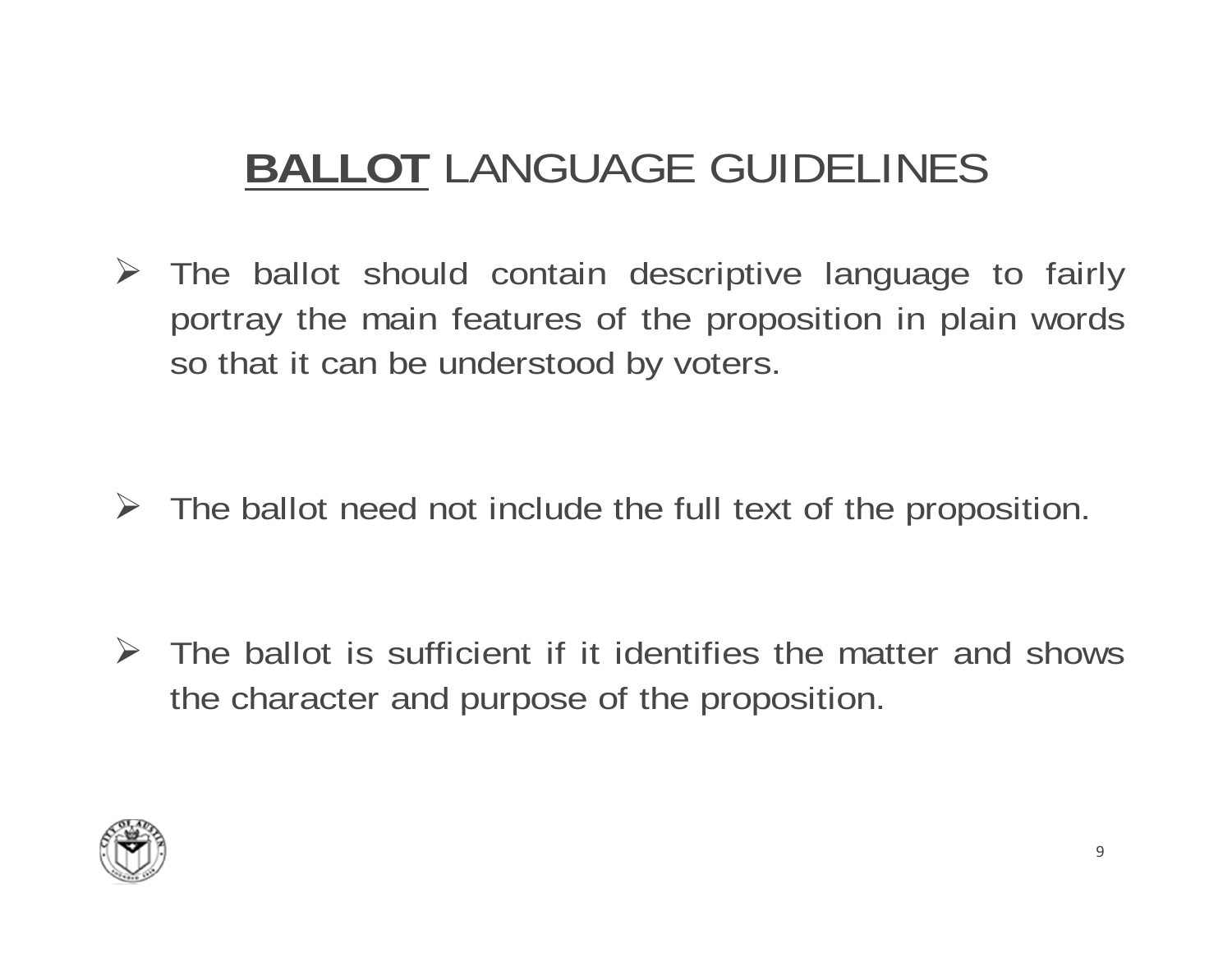#### **COUNCIL DIRECTION**

**The City Manager is directed to develop recommended** proposition language for council consideration by August 11, 2016 for placement on the November 2016 ballot requesting authority for the sale of \$720 million in general obligation bonds…to **fund the following mobility improvements**:

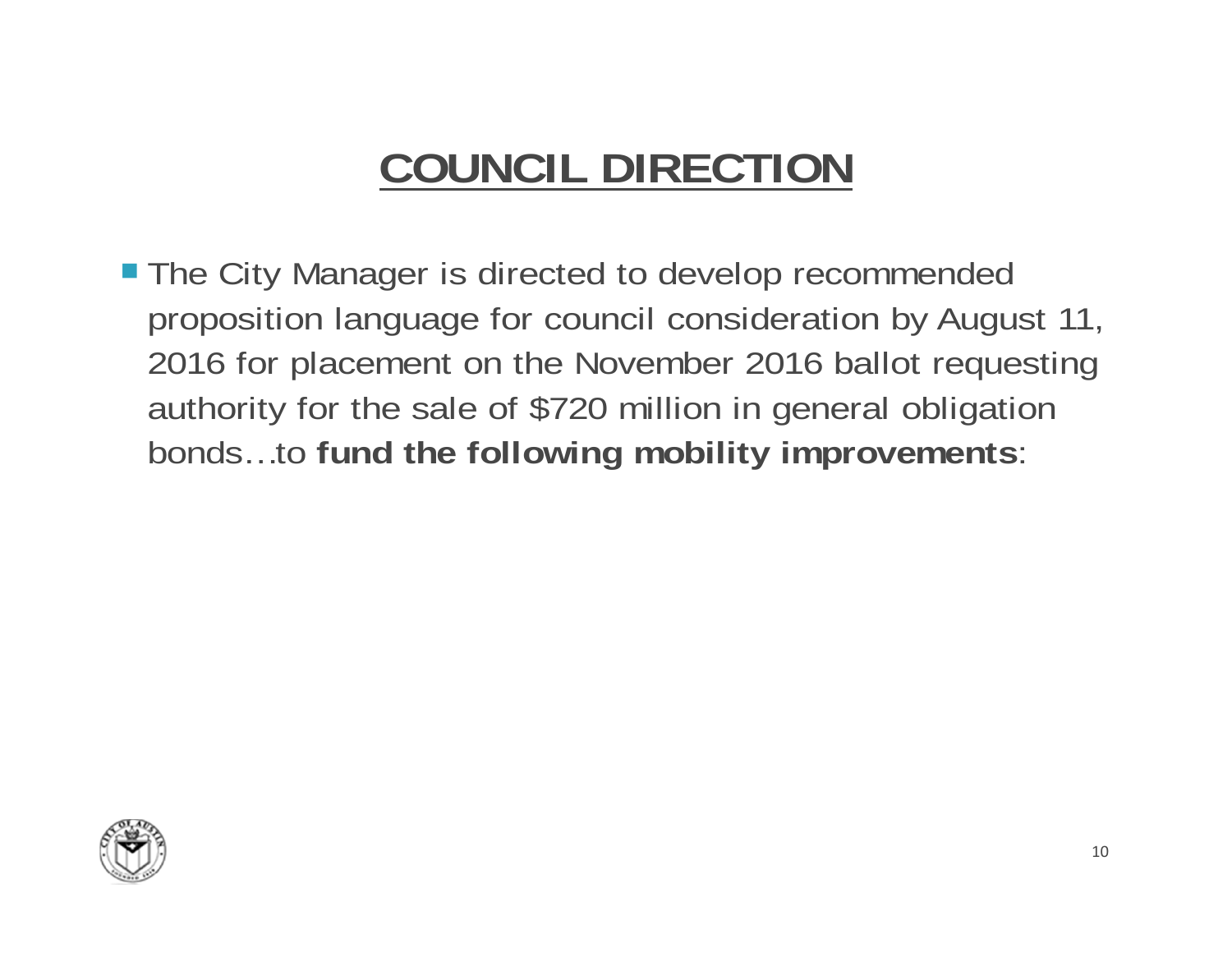#### REGIONAL MOBILITY

#### ■ Regional Mobility • \$101 Million

- Address congestion and enhance safety
- Projects include improvements on:
	- **Loop 360**
	- Spicewood Springs Road
	- Oakhill Parkway
	- Anderson Mill Road
	- RM 620/RM2222 intersection
	- Parmer Lane

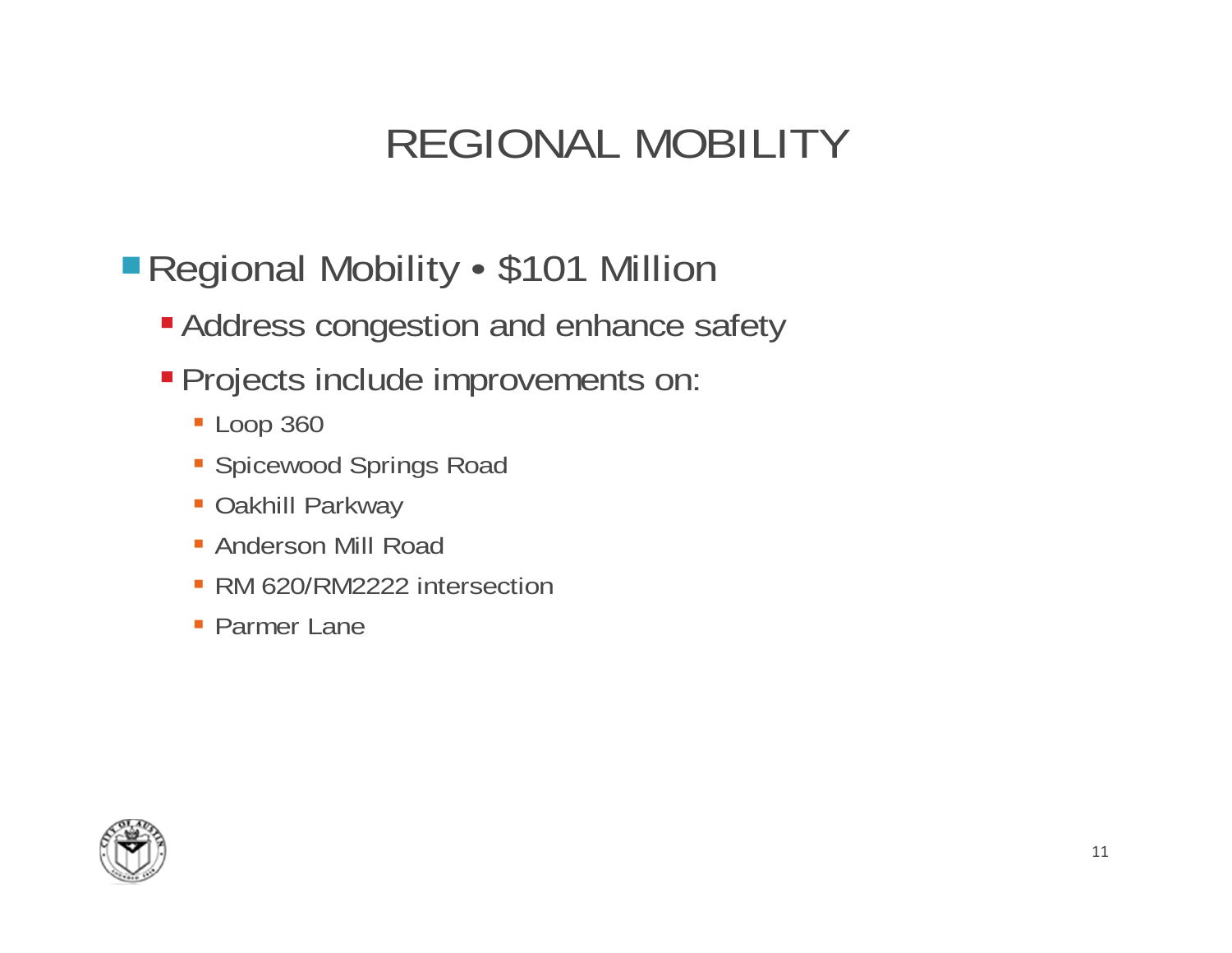### CORRIDOR MOBILITY

#### Corridor Mobility • \$482 Million

- Improvements to roadways to make them safe and accessible to all forms of transportation
- Projects include implementation of existing Corridor Mobility Development Reports for:
	- North Lamar Boulevard
	- Burnet Road
	- Airport Boulevard
	- East MLK/969
	- South Lamar Boulevard
	- East Riverside Drive
	- Guadalupe Street
	- A South Austin corridor such as Slaughter Lane, Brodie Lane, Manchaca, FM 1626, William Cannon, and South Congress
- Preliminary Engineering for additional critical arterials and corridors

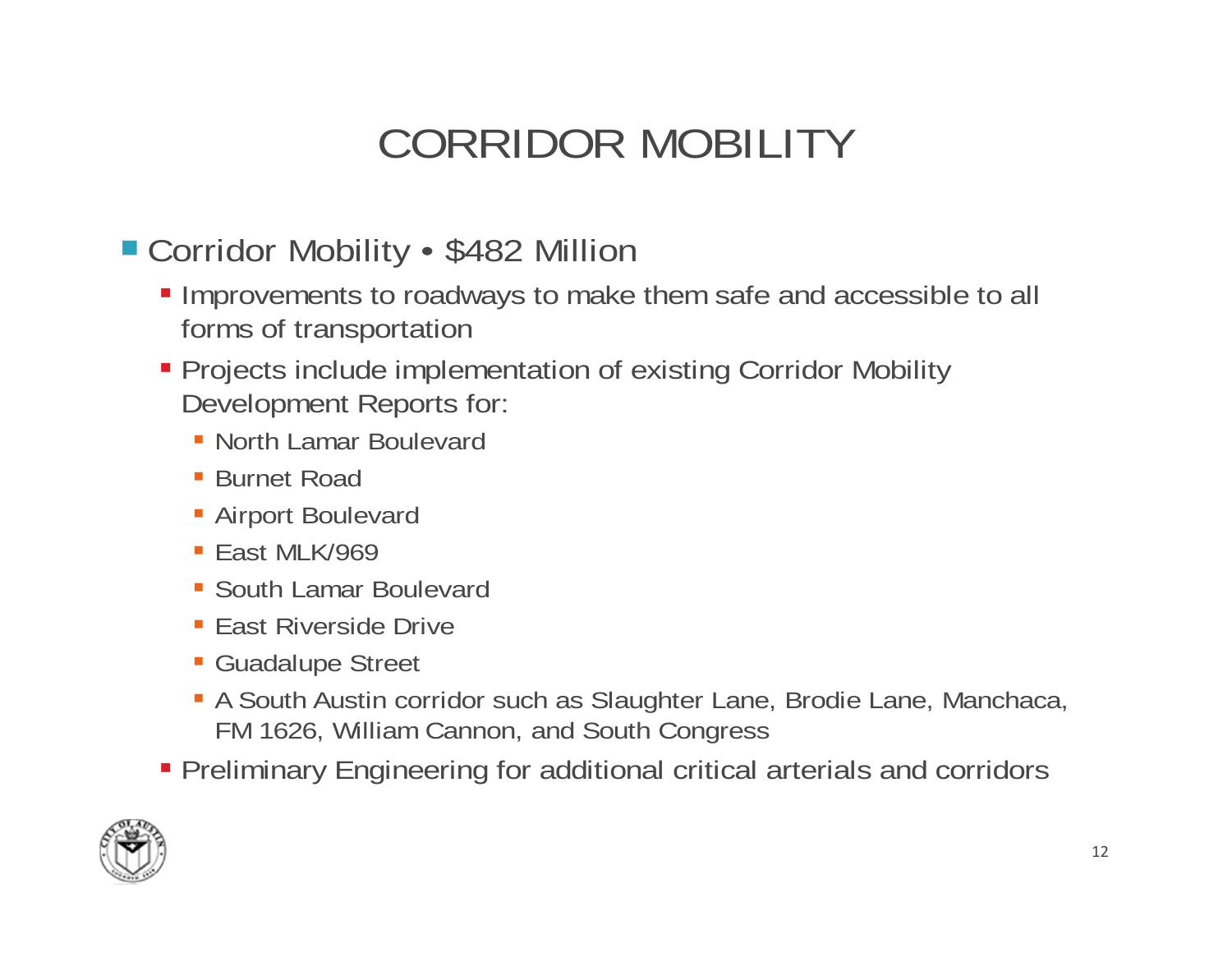# LOCAL MOBILITY

- Local Mobility Projects \$137 Million
	- **S** \$85 million for implementation of the Sidewalk Master Plan, Safe Routes to School, Urban Trails Master Plan
		- **= \$27.5 million Sidewalks Master Plan**
		- \$27.5 million Safe Routes to School
			- \$2.7 million for each Council District
		- **. \$30 million Urban Trails Master Plan**
	- **S20 million for implementation of the Bicycle Master Plan**
	- **S15 million for implementation of the Vision Zero Master** Plan
	- \$17 million for Sub-Standard Streets/Capital Renewal

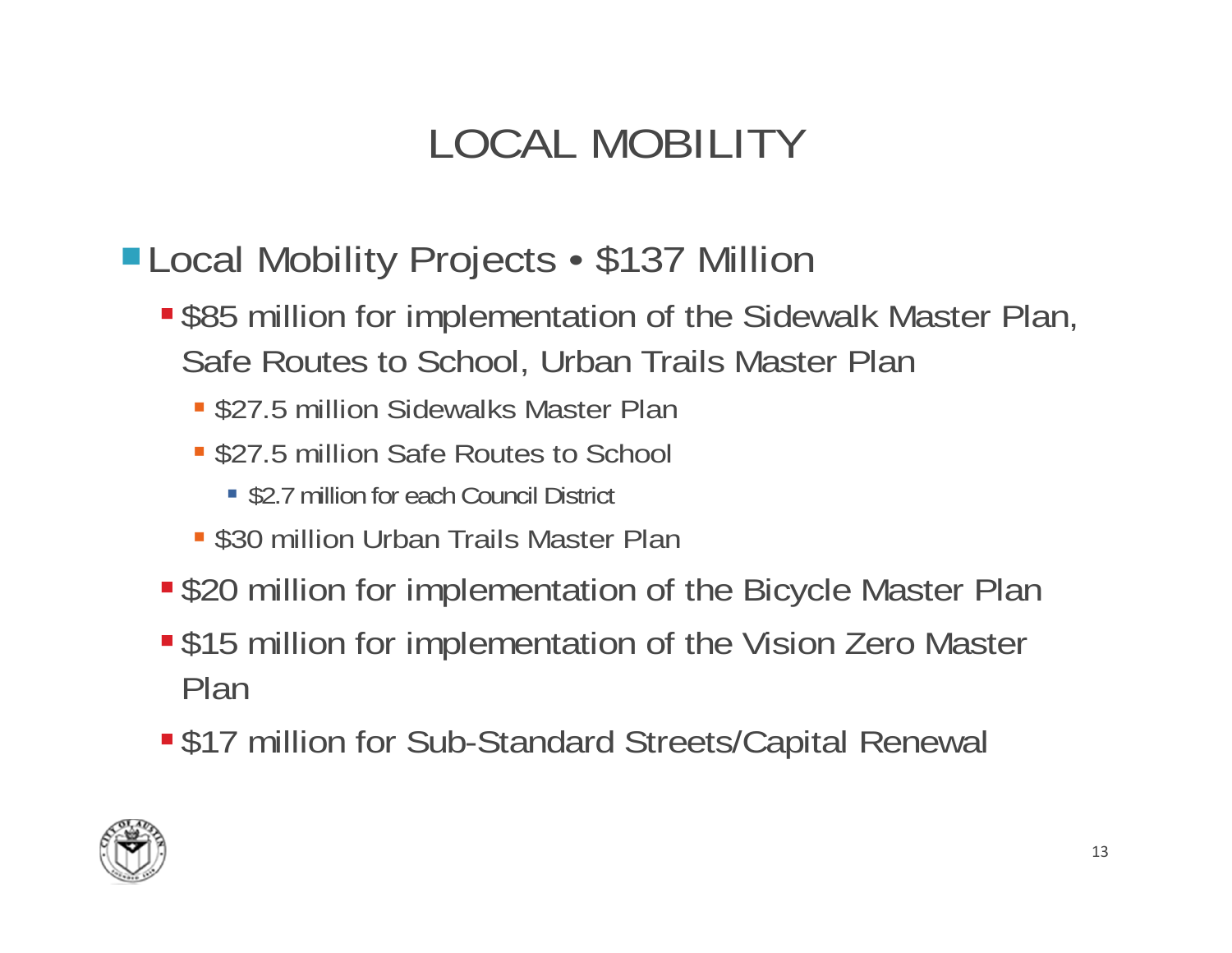#### PROPOSITION LANGUAGE ALTERNATIVES

- ■High level List purposes with limited specificity regarding funding categories and projects.
	- *"…for transportation and mobility purposes, to wit: planning, designing, engineering, constructing, reconstructing, renovating, and improving roads, streets, sidewalks, bridges, bikeways, and other bicycle and pedestrian mobility infrastructure; improving traffic signals; planning, designing, engineering, constructing, reconstructing, renovating, and improving drainage facilities related to these improvements…"*

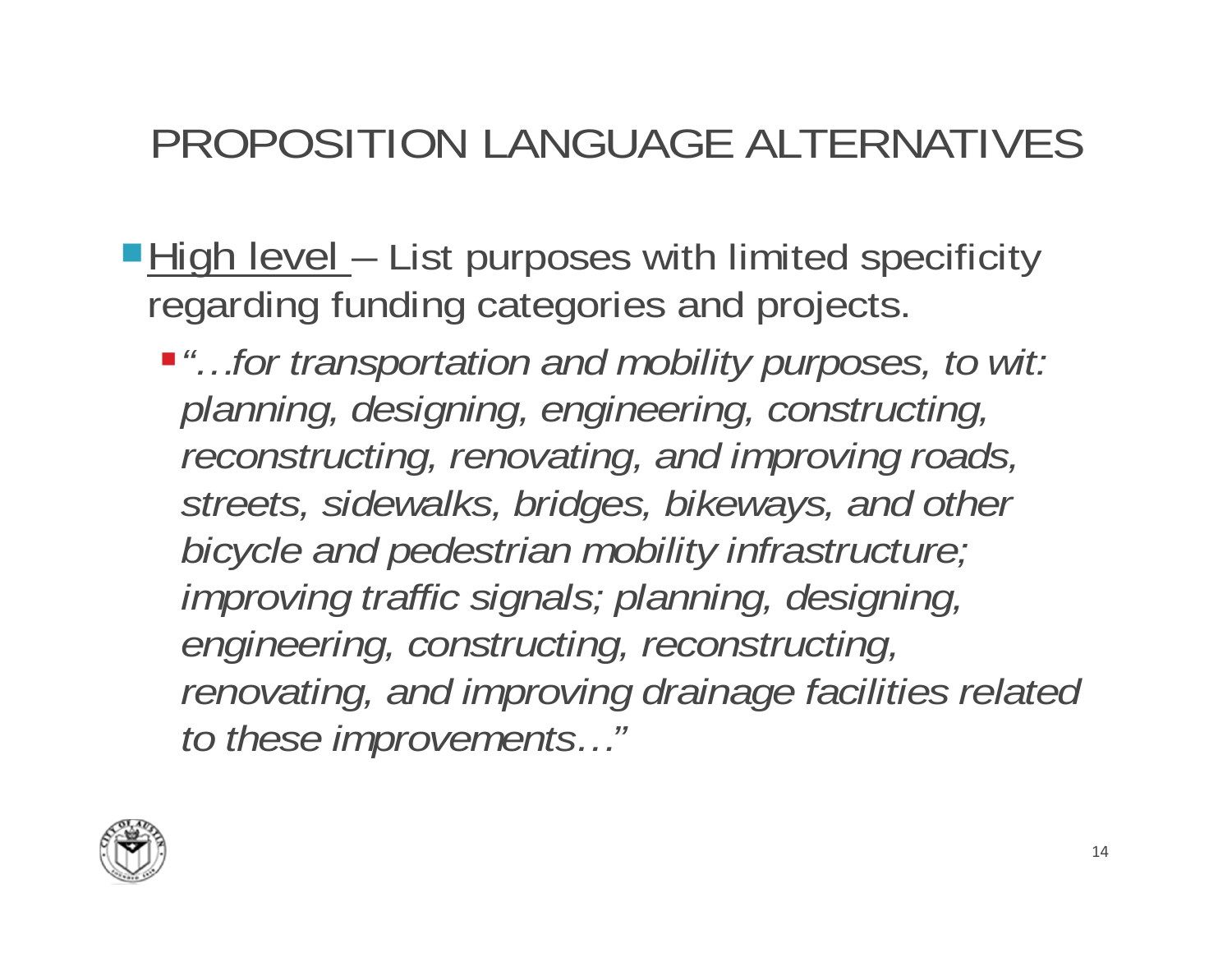### PROPOSITION LANGUAGE ALTERNATIVES

- More Detail- List purposes and include funding categories.
	- *"…for transportation and mobility purposes, to wit: planning, designing, engineering, constructing, …with respect to:*

*(i) \$101,000,000 for Regional Mobility Projects (ii) \$482,000,000 for Corridor Improvement Projects (iii) \$137,000,000 for Local Mobility Projects*

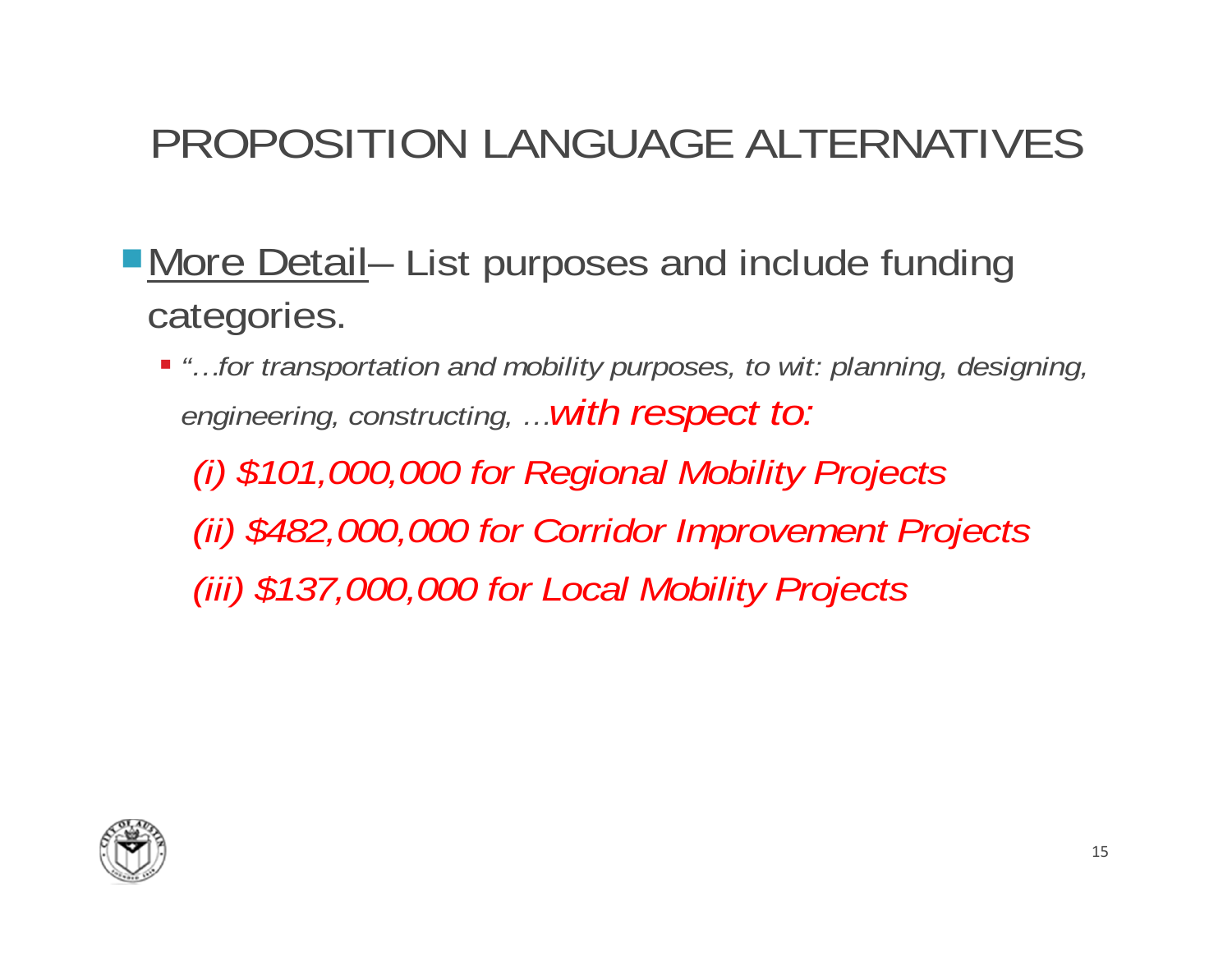### PROPOSITION LANGUAGE ALTERNATIVES

- ■Include Projects- List purposes, include funding categories, list *Major projects*
	- *"…for transportation and mobility purposes, to wit: planning, designing, engineering, constructing, …with respect to: (i) \$101,000,000 for Regional Mobility Projects to address congestion and enhance safety, including improvements to Loop 360 corridor; Spicewood Springs Road; Oak Hill Parkway; Anderson Mill Road; intersection of RM 620 and RM 2222; and Parmer Lane*

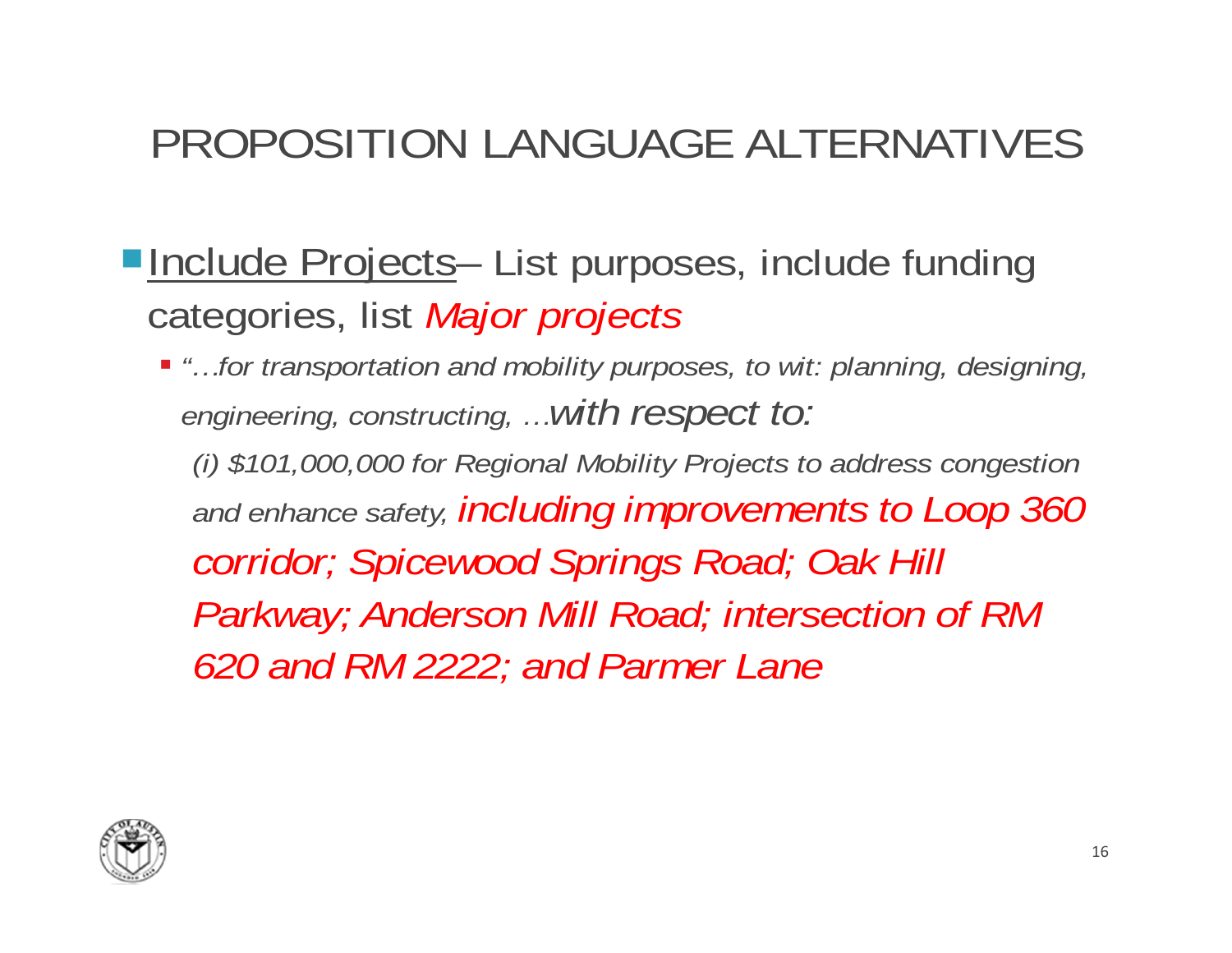## RECOMMENDED PROPOSITION LANGUAGE

- **Include Major Projects with more detail on the** funding categories– *"…for transportation and mobility purposes, to wit: planning, designing, engineering, constructing, …with respect to:*
	- *(i) \$101,000,000 for Regional Mobility Projects…list projects*
	- *(ii) \$482,000,000 for Corridor Improvement Projects…list primary implementation corridors*
	- *(iii) \$137,000,000 for Local Mobility Projects…list funding categories/levels (Sidewalks, Urban Trails, Bicycle projects, Vision Zero, Safe Routes to School, Sub-standard streets/Capital Renewal)*

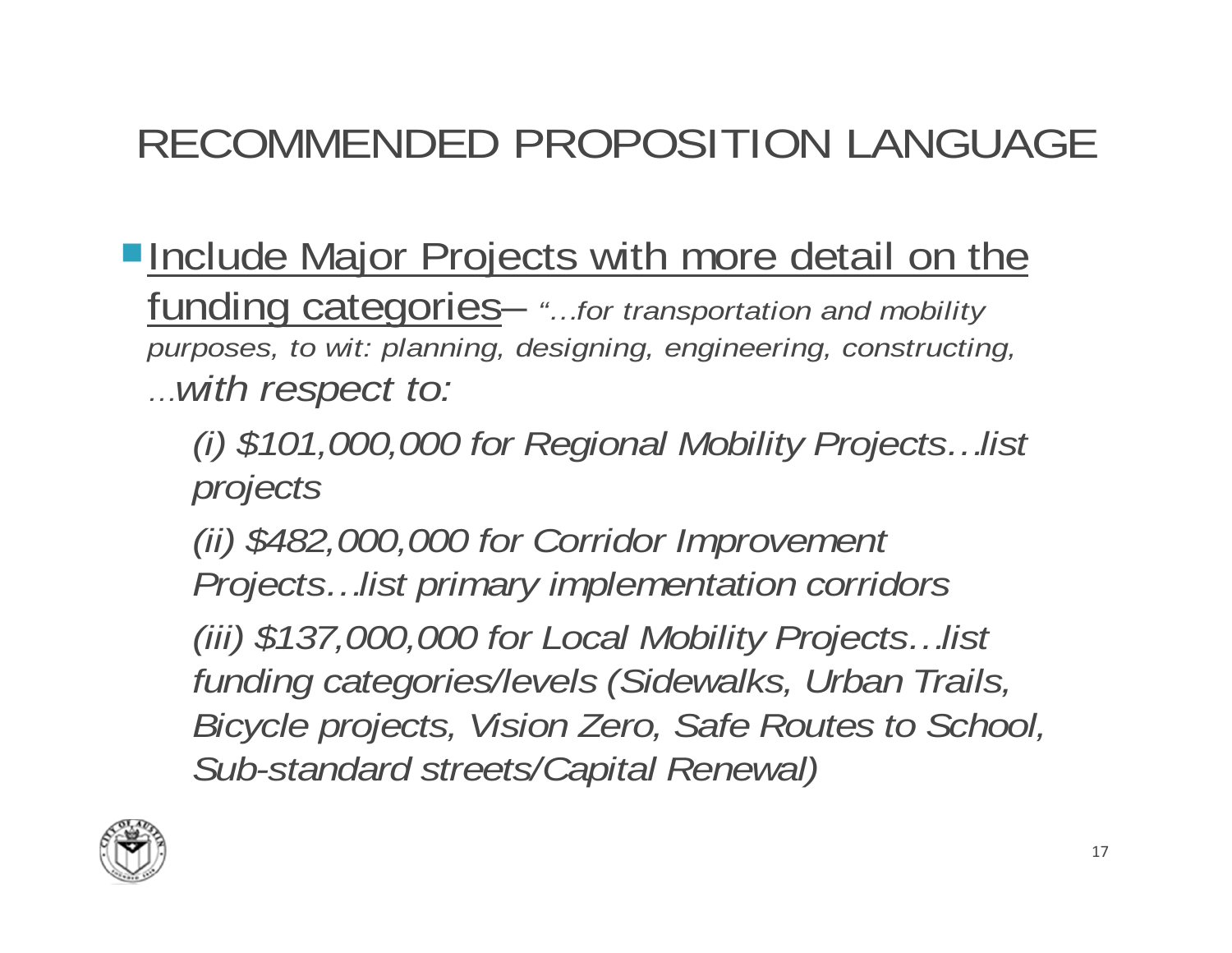# **BALLOT LANGUAGE ALTERNATIVES**

■High Level - The issuance of \$720,000,000 transportation and mobility improvement bonds and notes and the levy of a tax sufficient to pay for the bonds and notes.

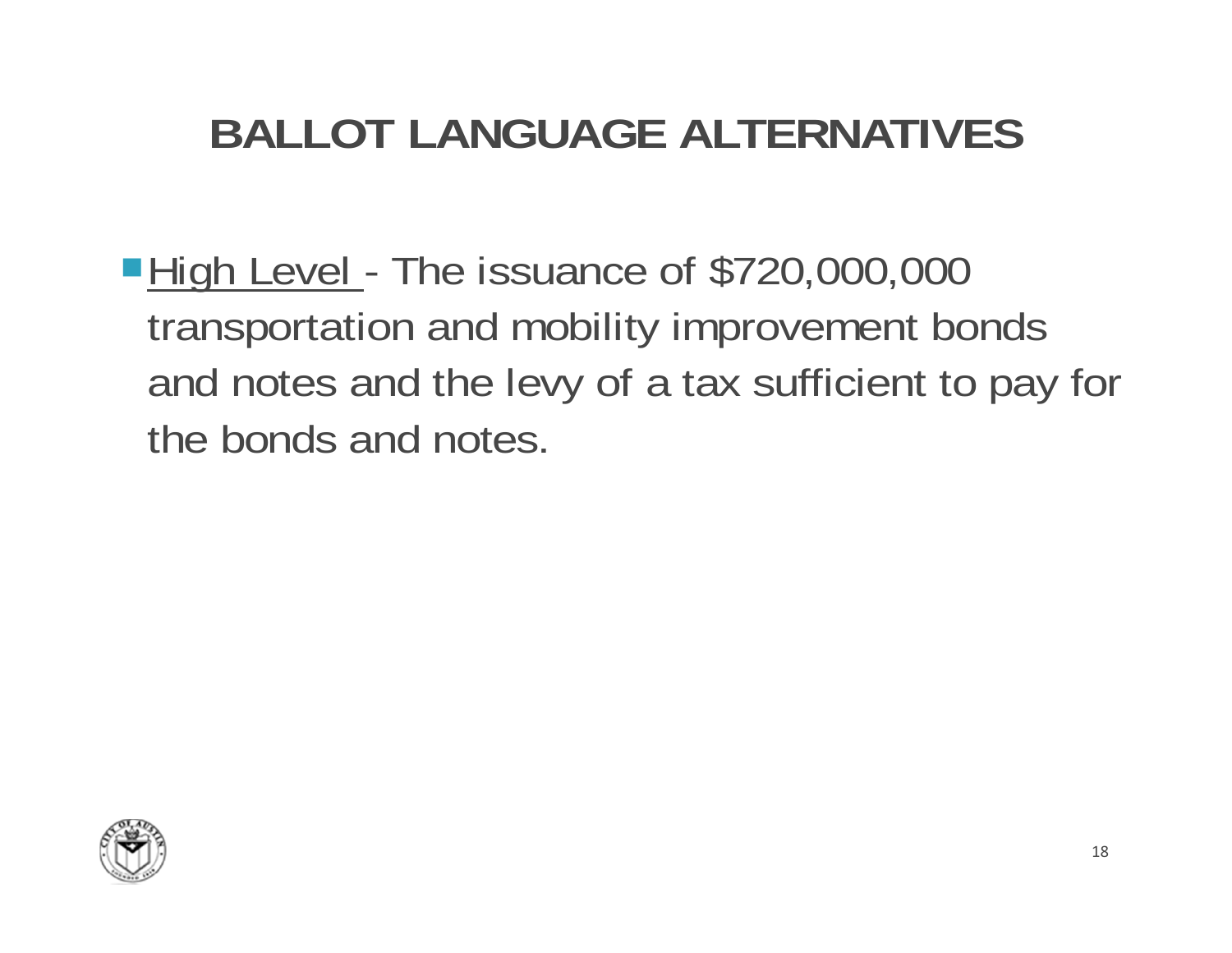# **BALLOT LANGUAGE ALTERNATIVES**

■More Detail- The issuance of \$720,000,000 transportation and mobility improvement bonds and notes *for improvements to Loop 360 corridor, Spicewood Springs Road, Oak Hill Parkway, Anderson Mill Road, intersection of RM 620 and RM 2222, Parmer Lane, North Lamar Boulevard, Burnet Road, Airport Boulevard, East Martin Luther King Boulevard/969, South Lamar Boulevard, East Riverside Drive, and Guadalupe Street; implementation of a South Austin corridor, Safe Routes to School, and other local mobility projects;* and the levy of a tax sufficient to pay for the bonds and notes.

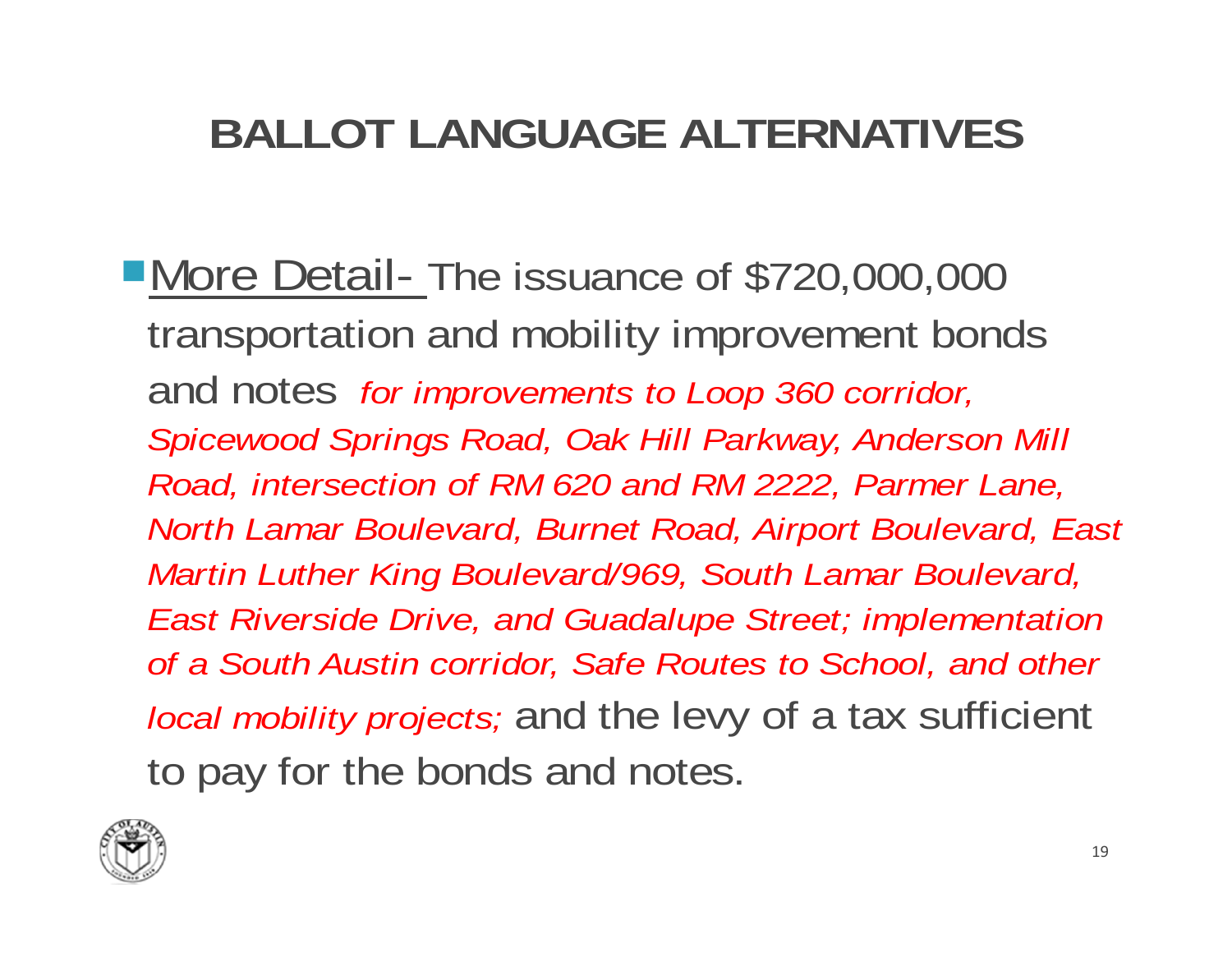### **BALLOT LANGUAGE ALTERNATIVES**

Detailed Funding Levels- The issuance of \$720,000,000 transportation and mobility improvement bonds and notes for *(i)*<br>\$101,000,000 for Regional Mobility Projects including improvements to Loop 360 corridor; Spicewood Springs Road; Oak Hill Parkway; Anderson Mill Road; intersection of RM 620 and RM 2222; Parmer Lane*, (ii) \$482,000,000 for Corridor Improvement Projects, including (a) implementation of corridor plans for ;* North Lamar Boulevard; Burnet Road; Airport Boulevard; East Martin Luther King Boulevard/969; South Lamar Boulevard; East Riverside Drive; Guadalupe Street; *(b)* implementation of a South Austin corridor, and (c) preliminary<br>engineering and design for additional critical arterials; and *(iii)*  $$1\overline{37},000,\overline{0}00$  for Local Mobility Projects including (a)  $$85,\overline{0}00,\overline{0}00$  for implementation of the Sidewalk and Urban Trails Master Plans; (b) \$20,000,000 for implementation of the Bicycle Master Plan; (c)<br>\$15,000,000 for implementation of the Vision Zero Master Plan; and (d)<br>\$17,000,000 for sub-standard streets/capital renewal; the levy of a tax sufficient to pay for the bonds and notes.

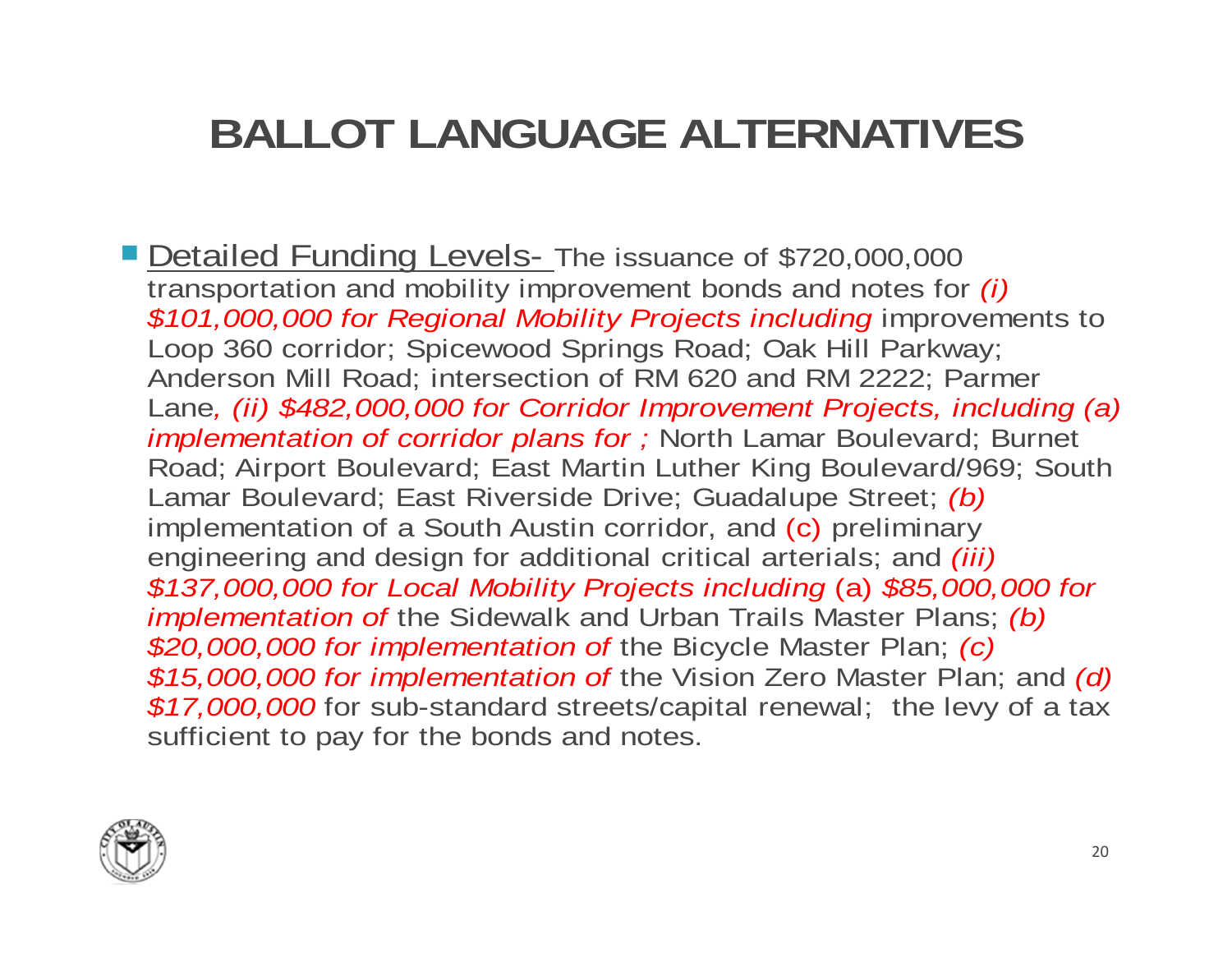# **RECOMMENDED BALLOT LANGUAGE**

**More Detail without funding breakdown- (Detail is in the Proposition.)** 

"The issuance of \$720,000,000 transportation and mobility improvement bonds and notes for improvements to Loop 360 corridor, Spicewood Springs Road, Oak Hill Parkway, Anderson Mill Road, intersection of RM 620 and RM 2222, Parmer Lane, North Lamar Boulevard, Burnet Road, Airport Boulevard, East Martin Luther King Boulevard/969, South Lamar Boulevard, East Riverside Drive, and Guadalupe Street; implementation of a South Austin corridor, Safe Routes to School, and other local mobility projects; and the levy of a tax sufficient to pay for the bonds and notes. ."

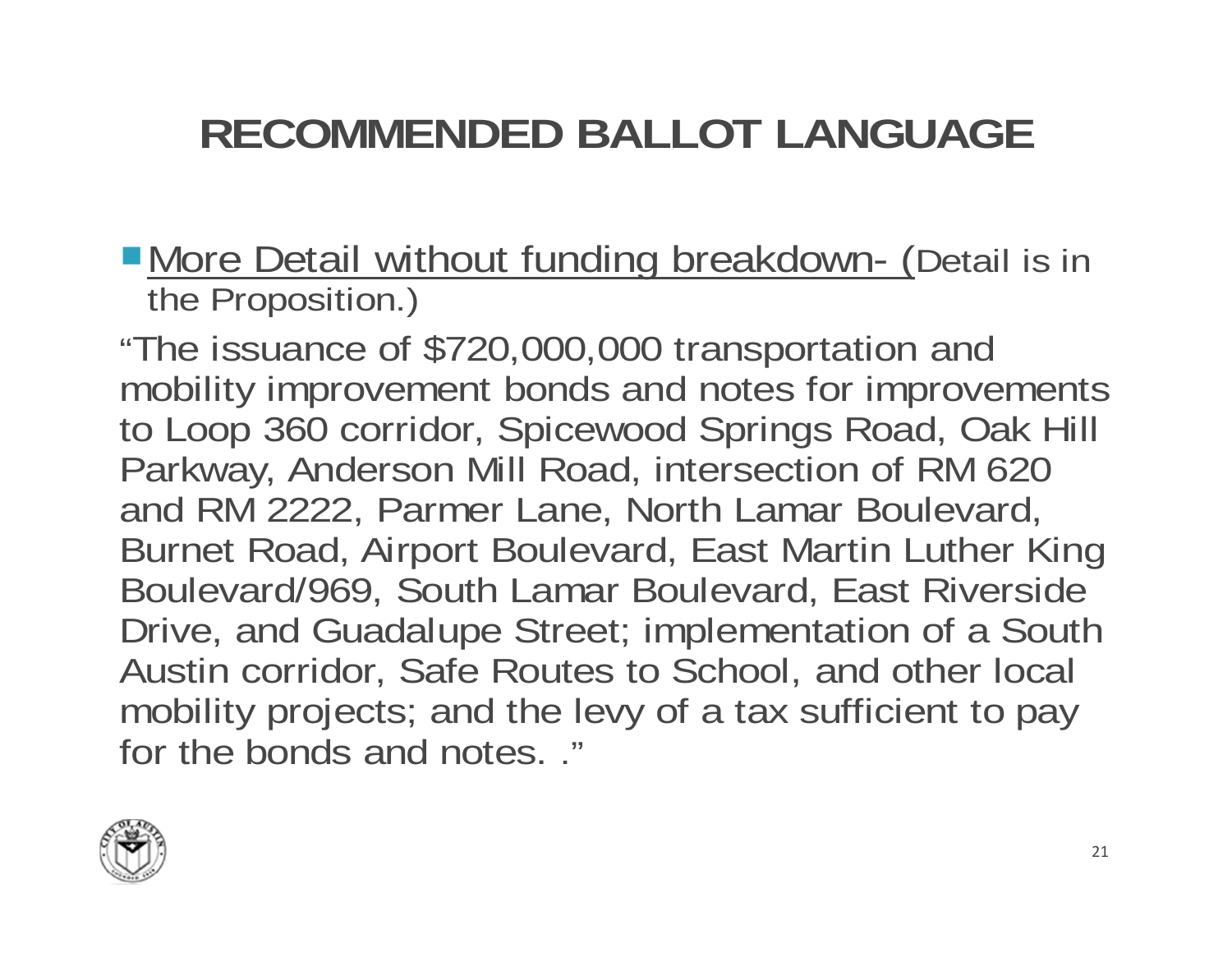# NEXT STEPS

| <b>STEP</b>                                                                                                                                    | <b>DATE/MEETING</b>                                                                                                 |
|------------------------------------------------------------------------------------------------------------------------------------------------|---------------------------------------------------------------------------------------------------------------------|
| Opportunity for executive session                                                                                                              | Aug. 4 Council Meeting                                                                                              |
| Draft bond package, funding amounts,<br>proposition, and ballot language are placed<br>on Council agenda for discussion and<br>possible action | Aug. 9 Council Work Session (discussion)<br>Aug. 11 Council Meeting (discussion and<br>possible action)             |
| Option for additional Council discussion                                                                                                       | Aug. 16 Council Work Session<br>Aug. 18 Council Meeting (Action – last<br>scheduled meeting to set election ballot) |